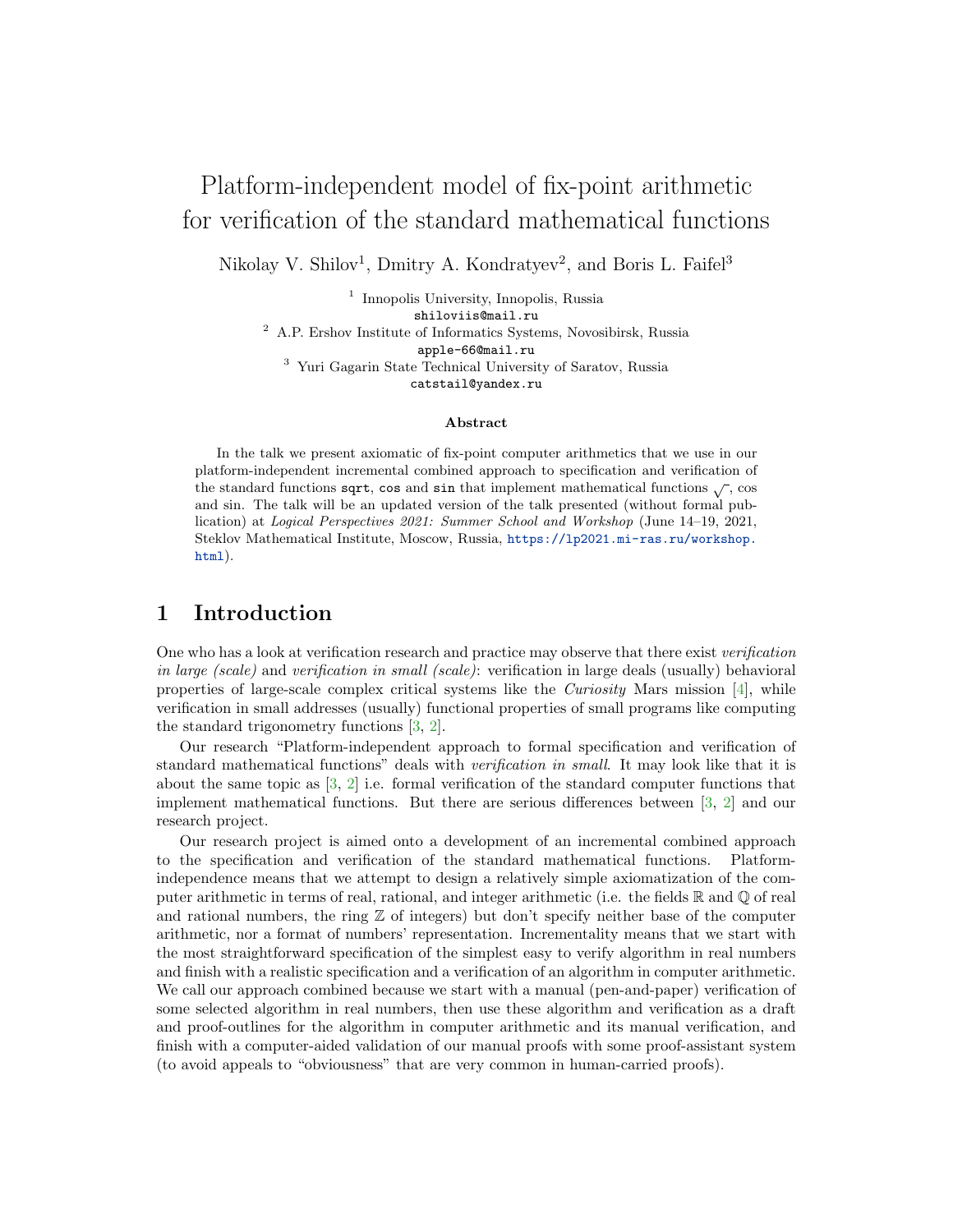# 2 A Brief of the Approach Results

In our approach we start with easy-to-verify Hoare total correctness assertions [\[1\]](#page-2-3) for logical specification of imperative algorithms that implements the computer functions in "ideal" real arithmetic, and finish with computer-aided verification of the computer functions in computer fix-point arithmetic. Full details of our approach can be found in [\[6,](#page-2-4) [5\]](#page-2-5).

In a journal (Russian) paper [\[6\]](#page-2-4) an adaptive imperative algorithm implementing the Newton-Raphson method for a square root function  $\sqrt{\ }$  has been specified by total correctness assertions and verified manually using Floyd-Hoare approach in both fix-point and floating-point arithmetics; the post-condition of the total correctness assertion states that the final overall truncation error is not greater that  $2ulp$  where ulp is Unit in the Last Place — the unit of the last meaningful digit.

The paper [\[6\]](#page-2-4) has reported also two steps towards computer-aided validation and verification of the used adaptive algorithm. In particular, an implementation of a fix-point data type according to the axiomatization can be found at [https://bitbucket.org/ainoneko/lib\\_verify/](https://bitbucket.org/ainoneko/lib_verify/src/) [src/](https://bitbucket.org/ainoneko/lib_verify/src/); ACL2 computer-carried proofs of (i) the consistency of the computer fix-point arithmetic axiomatization, and (ii) the existence of a look-up table with initial approximations for <sup>√</sup> are available at [https://github.com/apple2-66/c-light/tree/master/experiments/](https://github.com/apple2-66/c-light/tree/master/experiments/square-root) [square-root](https://github.com/apple2-66/c-light/tree/master/experiments/square-root).

In a work-in-progress electronic preprint [\[5\]](#page-2-5) platform-independent and incremental approach is applied for manual (pen-and-paper) verification (using Floyd-Hoare approach) of the computer functions cos and sin (that implement mathematical trigonometric functions cos and sin) for fix-point argument values in the rage  $[-1, 1]$  (in radian measure); the post-condition of the total correctness assertion states that the final overall truncation error is not greater that  $\frac{3n\times ulp}{2(1-ulp)}$  where  $n = O(|\ln \varepsilon|)$  and  $\varepsilon > 0$  is user-defined computational error (in ideal real arithmetic).

### 3 Fix-point Arithmetic

Below we present version axiomatization (modulo "ideal" arithmetic of real, rational and integer numbers) of a computer (platform-independent) fix-point arithmetic data type as in [\[6\]](#page-2-4). (Please remark that we explicitly admit that there may be several different fix-point data types simultaneously.)

A fix-point data-type (with Gaussian rounding) D satisfies the following axioms.

- The set of values  $Val_{\mathbb{D}}$  is a finite set of rational numbers  $\mathbb{Q}$  (and reals  $\mathbb{R}$ ) such that
	- it contains the least inf<sub>D</sub> < 0 and the largest sup<sub>D</sub> > 0 elements,
	- altogether with
		- ∗ all rational numbers in  $\left[\inf_{\mathbb{D}} \sup_{\mathbb{D}}\right]$  with a step  $\delta_{\mathbb{D}} > 0$ ,
		- ∗ all integers  $Int_{\mathbb{D}}$  in the range  $[-\inf_{\mathbb{D}}, \sup_{\mathbb{D}}]$ .
- Admissible operations include machine addition  $\oplus$ , subtraction  $\ominus$ , multiplication  $\otimes$ , division  $\oslash$ , integer rounding up  $\lceil \cdot \rceil$  and down  $\lceil \cdot \rceil$ .
	- Machine addition and subtraction. If the exact result of the standard mathematical addition (subtraction) of two fix-point values falls within the interval  $[\inf_{D}$ ,  $sup_{D}$ , then machine addition (subtraction respectively) of these arguments equals to the result of the mathematical operation (and notation + and − is used in this case).